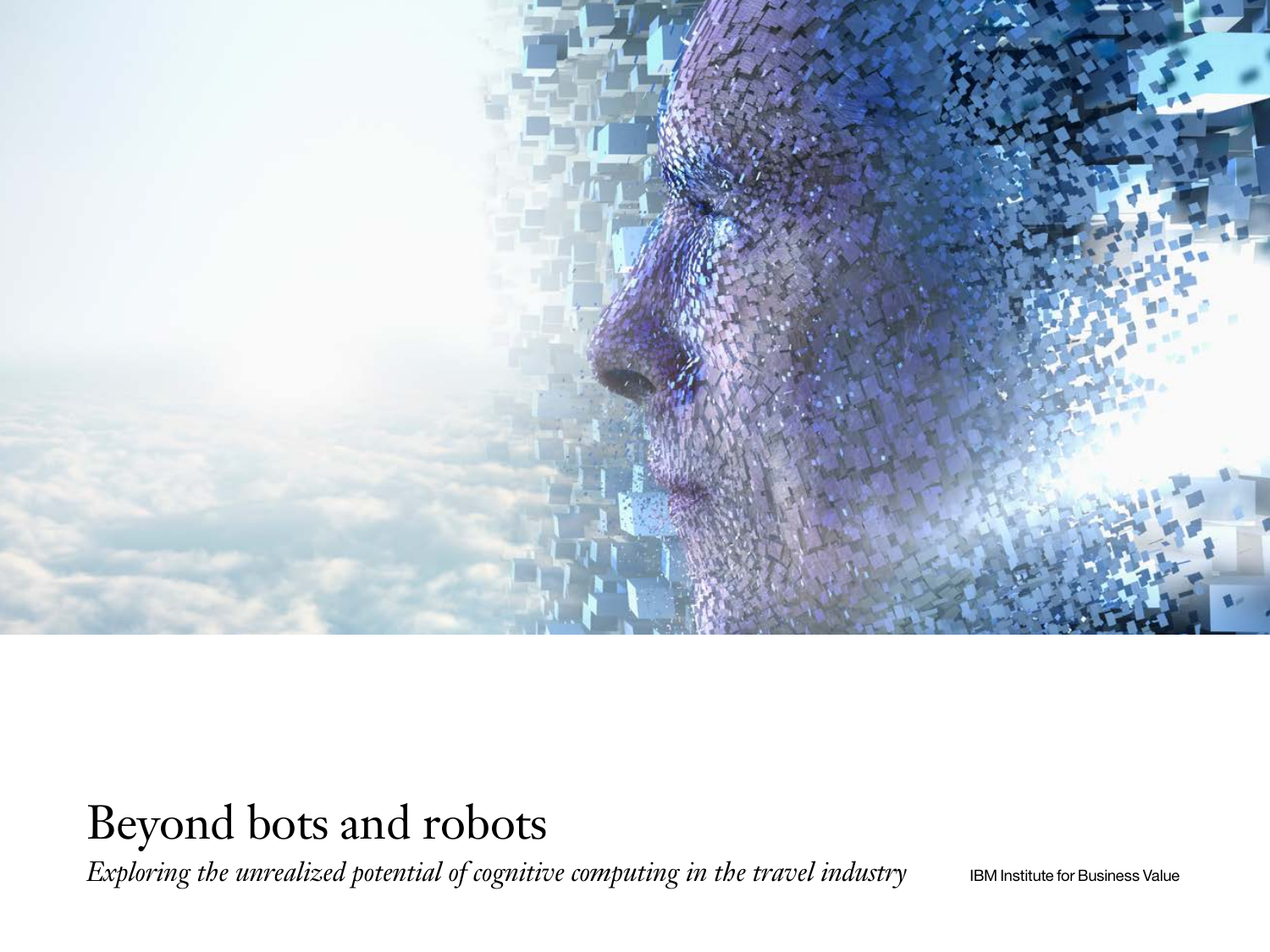# **Executive Report**

Travel and transportation, Cognitive computing

# **How IBM can help**

To succeed in today's hyper-competitive world, travel and transportation companies need to solve increasingly complex problems and seize new and exciting opportunities faster than their competitors. They must continue to drive operational excellence and enable collaboration across enterprise functions and between members of emerging ecosystems. Above all, industry leaders must run the business well amidst constant change. The IBM Travel and Transportation practice understands these challenges and brings its extensive industry experience, business insight and technical prowess to bear on them. For more information, visit **ibm.com**[/industries/traveltransportation](http://www.ibm.com/industries/traveltransportation).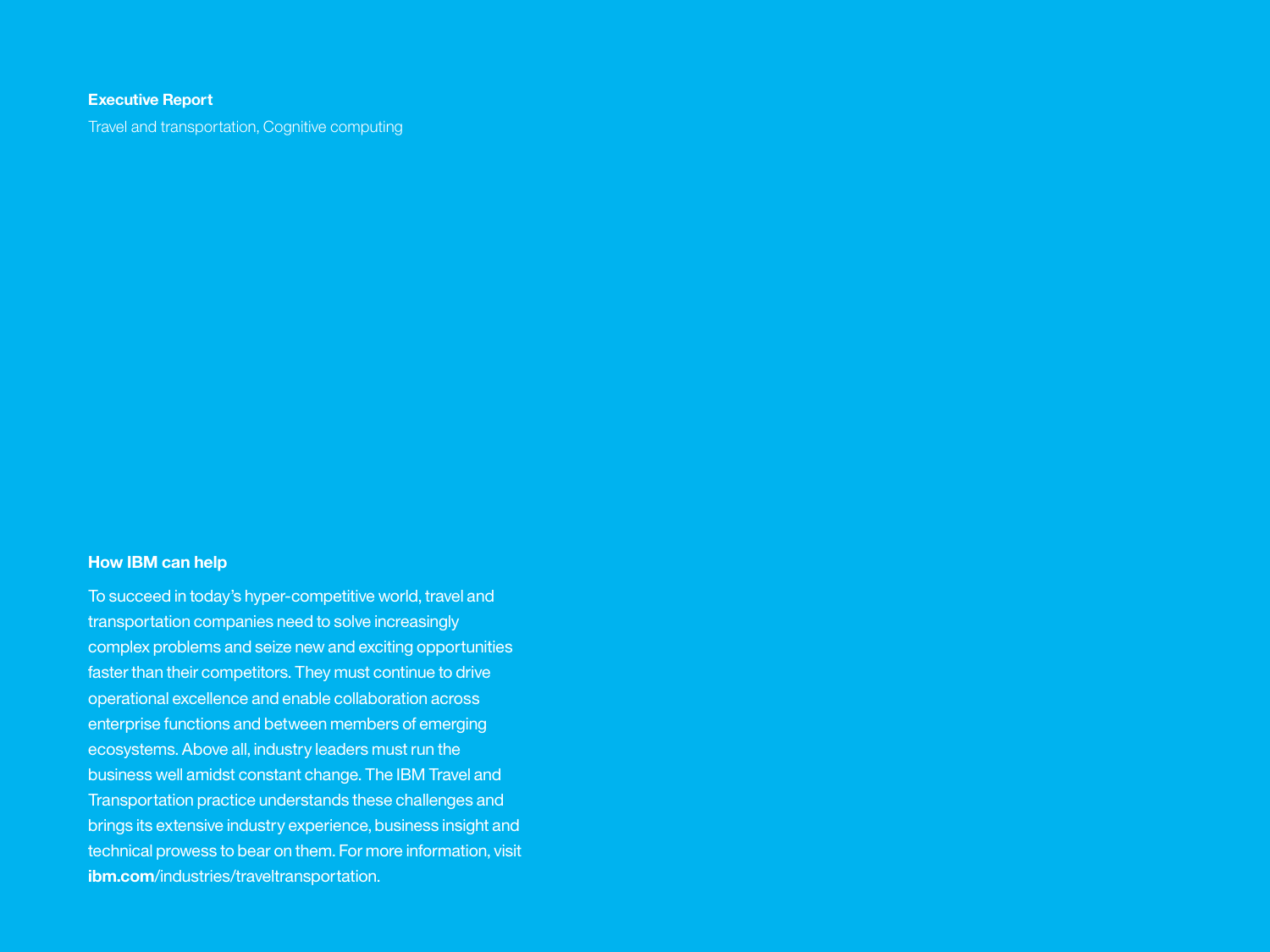# *Delivering on the cognitive promise in travel*

*Many travel executives understand the power cognitive computing has to transform their industry. However, even the most advanced travel companies are only making initial forays into cognitive computing by experimenting with chat-bots and robots – a good starting point for much greater cognitive opportunities. Based on a survey of travel and transportation executives, we developed a vision for the industry's cognitive future and a set of recommendations for realizing that vision. We found that, after aligning cognitive priorities with core strategic objectives, travel companies can embrace their organizations' data complexities to generate cognitive insights, deliver those insights to frontline staff and apply lessons from cognitive-ready travel leaders. These actions can help travel companies create cognitive programs that improve the travel experience, streamline travel operations – or do both.*

# Executive summary

When we initiated a survey of global travel executives on the topic of cognitive computing, we expected to find many companies whose cognitive efforts were blazing a trail in the travel industry. Instead, we found an industry that is just starting to explore this transformational technology. For the most part, companies in the travel space are implementing cognitive solutions in the form of chat-bots and robots, neither of which have matured enough to advance crucial strategies in the industry or demonstrate the technology's full capabilities. For now, most of the industry is in a wait-and-see mode, with just a few players conducting fairly small-scale, low-risk cognitive projects.

Fortunately, several travel companies we surveyed have enough experience with cognitive computing to provide useful lessons to others. These companies tend to view cognitive investments as part of a larger strategic agenda. They are also more likely to focus time and energy on both the solution design and data quality associated with their cognitive plans.

Perhaps not surprisingly, cognitive-ready travel leaders favor an iterative approach to solution development, eschewing the big-bang approach to projects that tends to dominate the industry. Finally, cognitive-ready travel leaders believe that success is a function of time-tested project management fundamentals, such as empowering well-motivated teams and using project management metrics that link to desired financial and customer-related outcomes.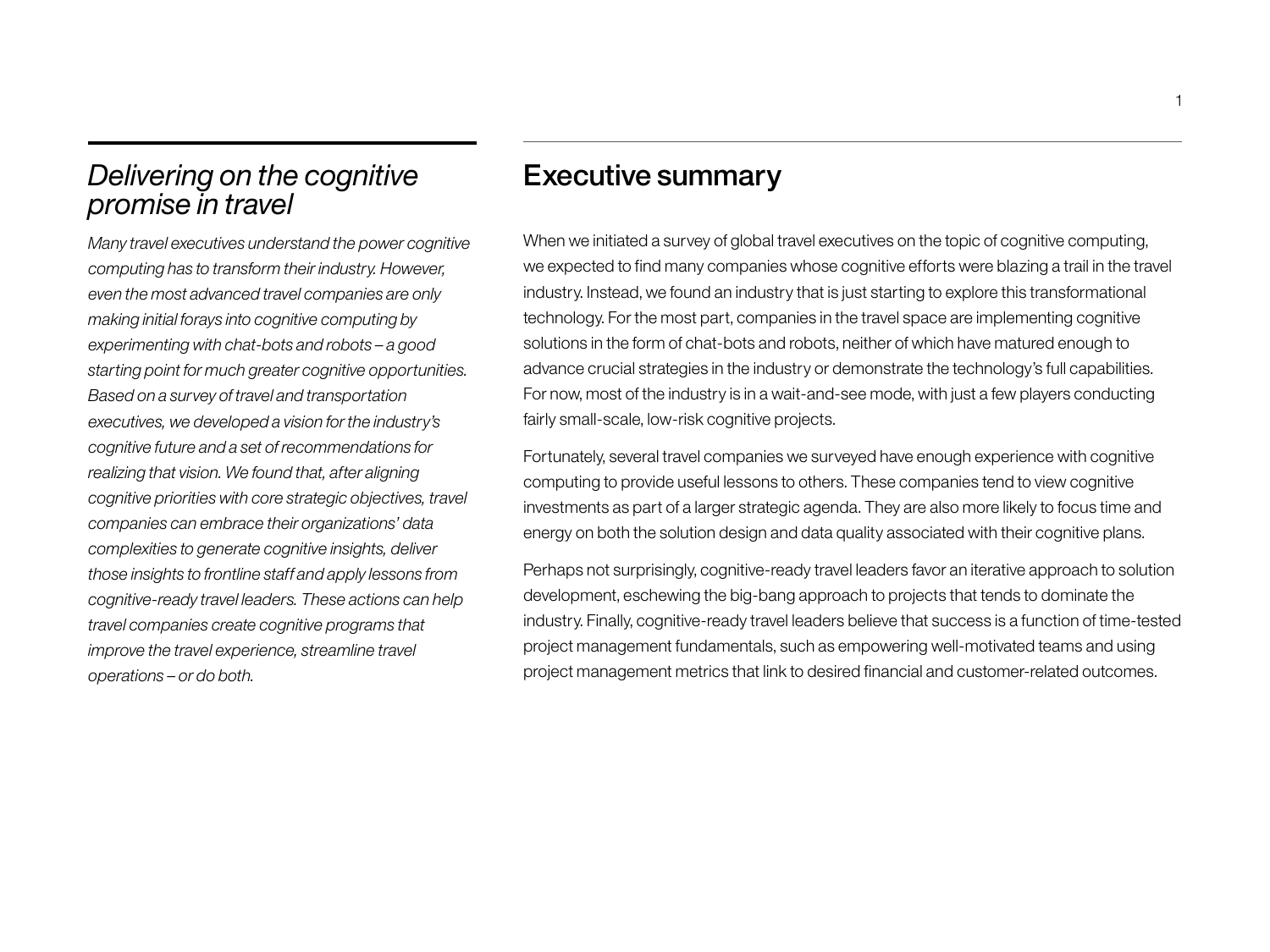2 Beyond bots and robots



36 percent of cognitive-ready travel leaders expect to have four or more cognitive projects underway in the next two years, compared to just 18 percent of all other travel industry survey respondents



63 percent of respondents in our study report frequent use of advanced analytics, which is often a precursor for cognitive technologies



52 percent of travel companies believe operational improvements are the best target for their future cognitive investments

# Travel executives ignore cognitive computing at their peril

It is the great ambition of travel leaders the world over to apply cognitive computing to every aspect of their businesses: from inspiration and marketing, to shopping and distribution, to provisioning of services and post-trip traveler engagement.

The promised industry transformation would bring travel providers closer to their customers by exploiting the mysteries locked away in big data. Simultaneously, it would transform current complex operational and business-decision-support mechanisms into more automated, efficient systems, run on and improved by artificial intelligence. Collectively, these are bold claims, and while any one of them may be on the near horizon for a few travel companies, most travel executives feel that the companies they manage are a long way from realizing these lofty ambitions.

Most of the respondents in our survey believe that industry transformation is possible and that other companies are doing it fairly well today. More precisely, 43 percent of travel executives we surveyed can describe a cognitive project or program that could transform their company or the travel industry in general. What's more, 35 percent of travel executives say they can describe a company in the industry whose cognitive efforts they admire. Clearly, the potential for cognitive computing is now well understood in the travel industry.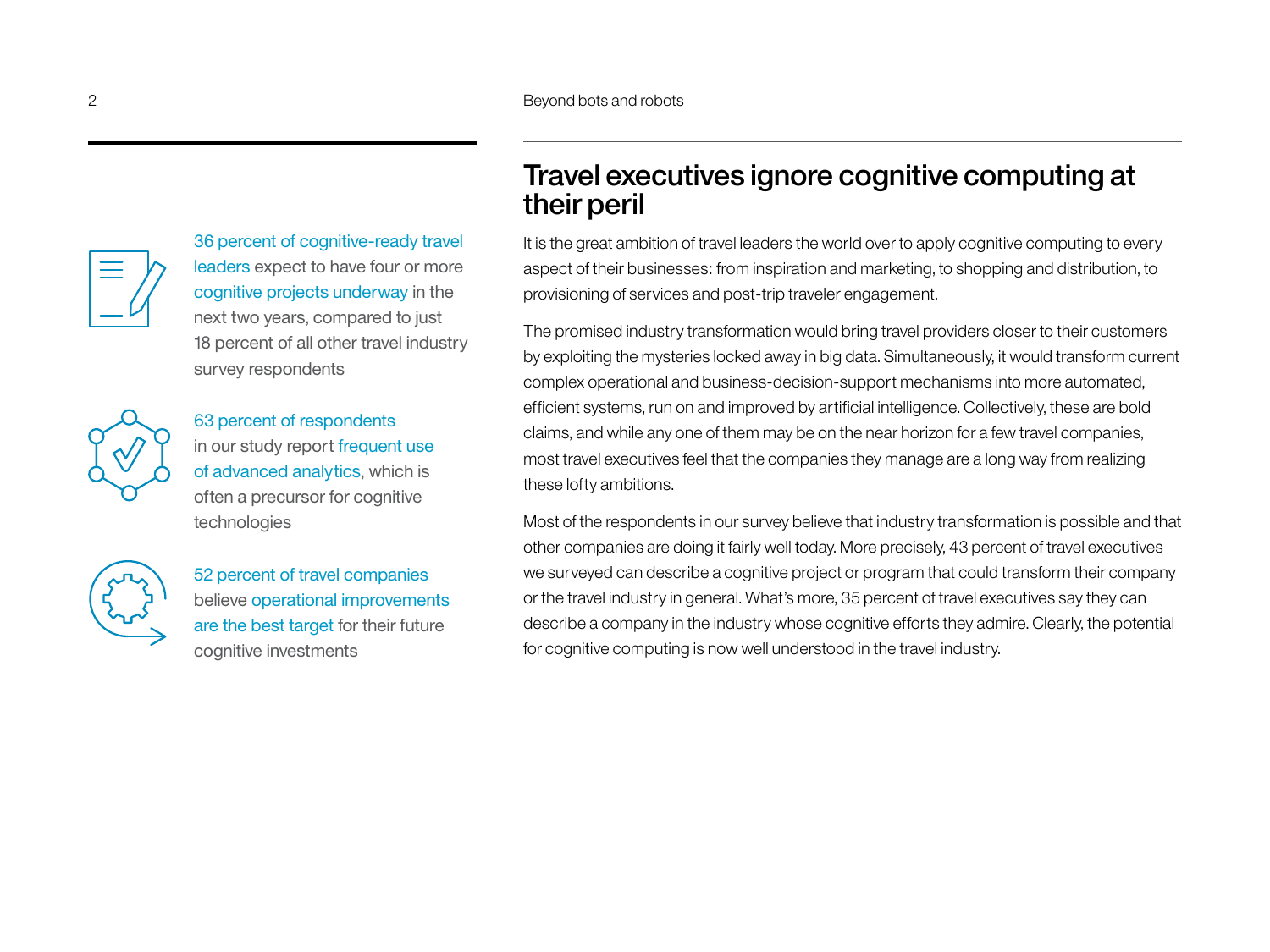The reality about what is taking place in the travel industry is a bit more nuanced. While 63 percent of travel executives report that their companies frequently use advanced analytics to run their businesses, very few leverage true cognitive computing solutions (see Figure 1). In other words, the actual use of cognitive computing is not yet commonplace.

Nevertheless, when the transformational potential of cognitive computing is mixed with optimism about where travel and non-travel industry leaders stand in implementing cognitive solutions, many travel executives feel their companies are behind the curve, even when they are in about the same position as the rest of the travel industry.

## **Figure 1**

*What are the differences between advanced analytics and cognitive computing?*

### **Advanced analytics:**

- · Follow traditional rules-driven systems
- · Organize and evaluate structured information
- · Apply mathematical rules to the amassed data
- · Typically produce forward-looking projections or predicted trends on the basis of prior period results

#### **Cognitive computing:**

· Runs on next-generation information systems designed to accelerate, enhance and scale human expertise

3

- · Continually builds knowledge and learning
- · Typically understands natural language and is designed to interact more naturally with humans

*Source: 2016 IBM Cognitive Travel and Transportation Survey.*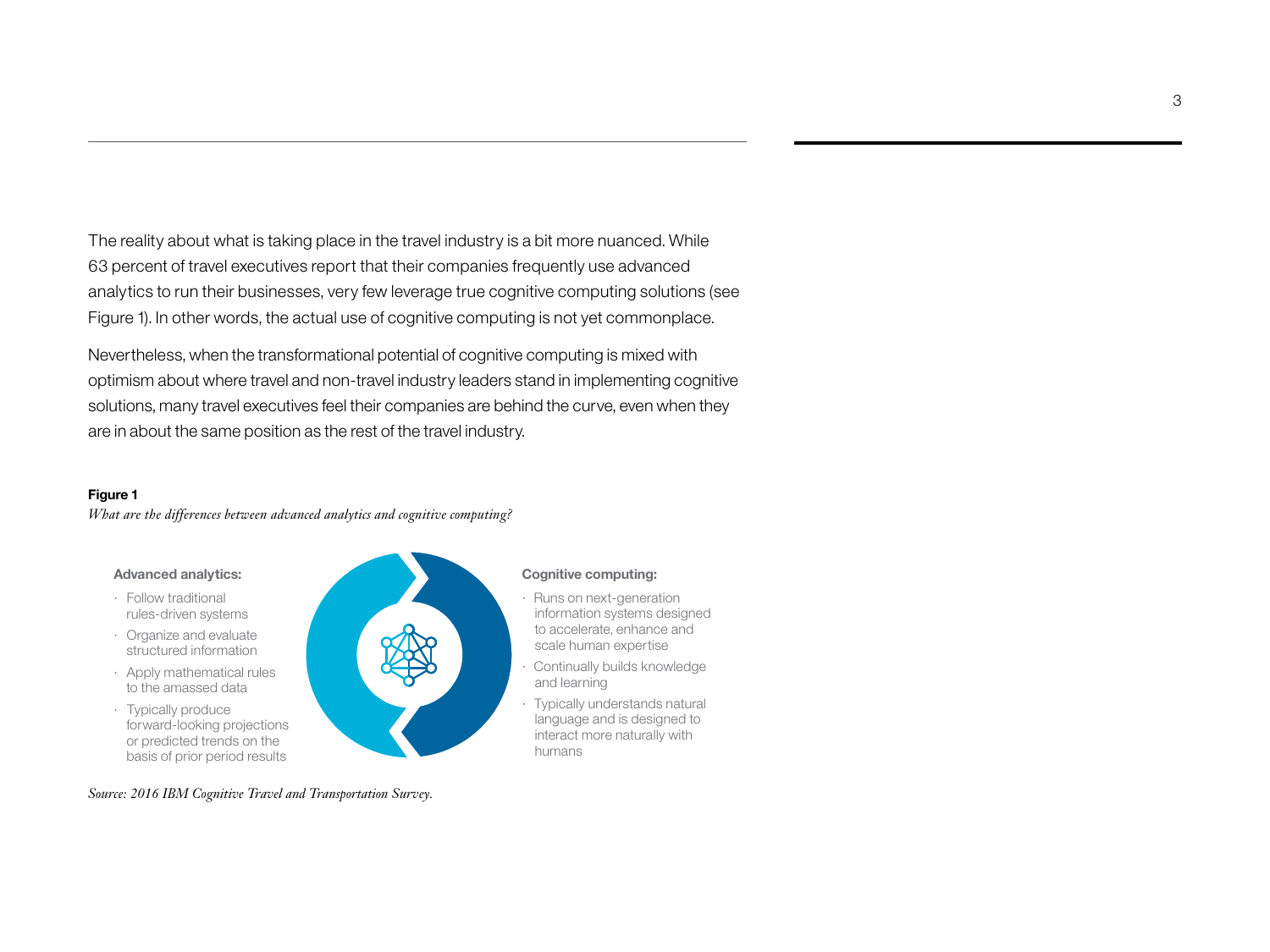Still, most now have ambitious plans to jump-start their cognitive efforts, with 41 percent planning to begin their first cognitive projects in the next year. Even if only a fraction of these plans bear fruit, the industry will be far more cognitively enabled by the end of 2017 (see Figure 2).

Of course every class has a few overachievers, and the same is true in the travel industry with respect to cognitive computing. We asked the executives in our survey to consider our definitions of advanced analytics and cognitive computing. We then had them rate the degree of sophistication of the analysis they perform, as well as the degree to which they use the analytic outputs of their systems to actually run their businesses. The few companies that

## **Figure 2**

*Most travel companies are eagerly exploring the potential of cognitive computing*



### **What is the current state of the cognitive program at your company?**

*Source: 2016 IBM Cognitive Travel and Transportation Survey n=303, Travel only n=200 Q: What is the current state of the cognitive program at your company?*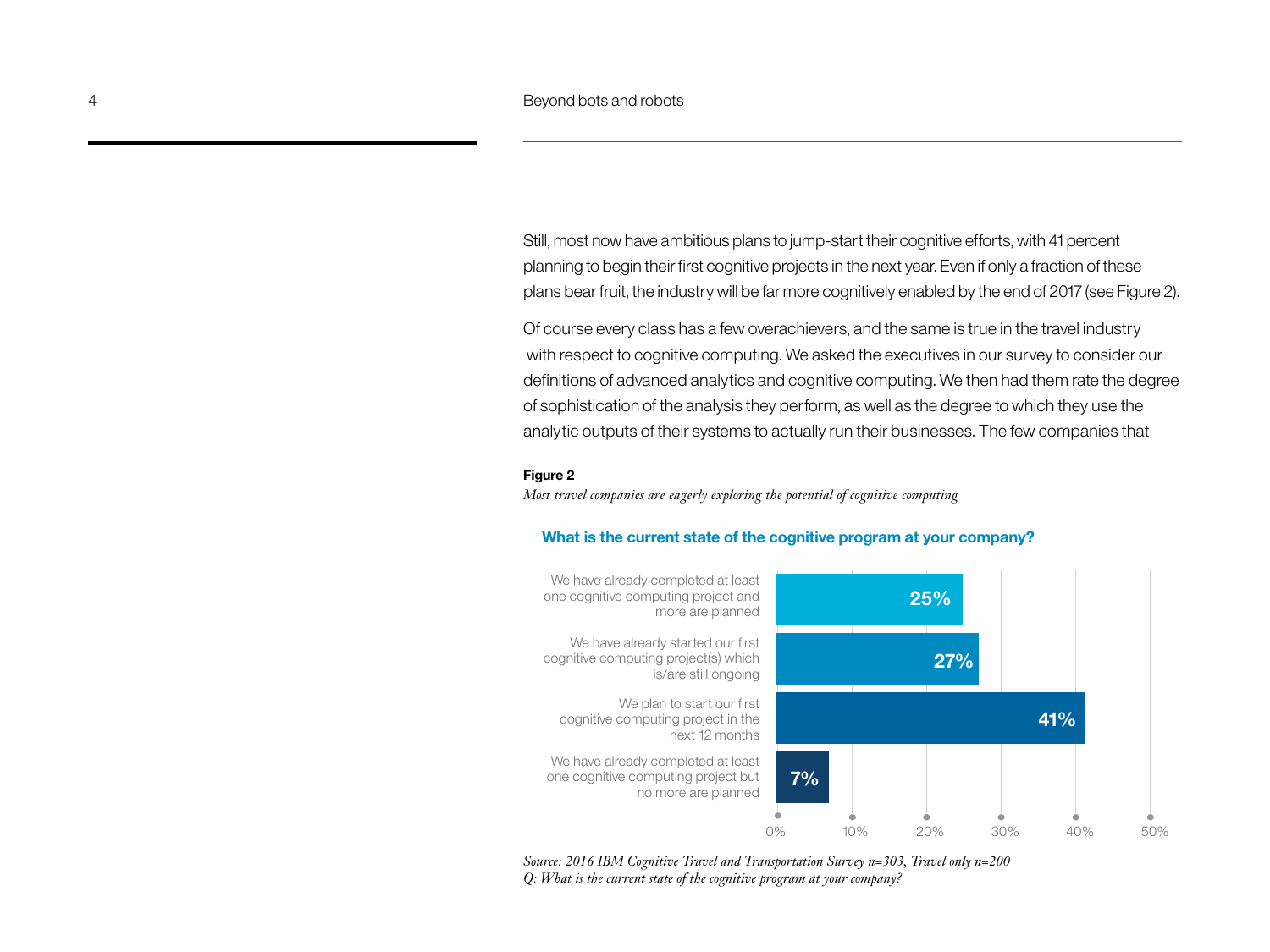leverage sophisticated forms of analysis – in other words, cognitive computing – to actually run their businesses, we classified as "cognitive-ready travel leaders." The insights and experiences of these cognitive-ready travel leaders form the basis of the findings and suggestions contained in this study (see Figure 3).

Interestingly, cognitive-ready travel leaders also have more ambitious cognitive plans in place. Fully 36 percent expect to have four or more cognitive projects underway in the next two years, compared to just 18 percent of all other respondents. Over time, this significant difference in commitment to cognitive transformation may widen the gap between cognitive leaders and other travel companies.

# **The travel industry has mostly applied cognitive computing to bots and robots**

Meaningful examples of cognitive computing in action in the travel industry are getting easier to find. Too often, however, what is described as a cognitive capability or the use of artificial intelligence, is actually advanced analytics presented in a new way, as opposed to systems that truly understand, reason and learn.

But to the extent cognitive computing is being used in the travel industry today, it has mostly been applied to chat-bots and robots. This fact is not surprising; these investments are consistent with the dominant strategies that define the travel industry's last decade or more. Since at least 2001, the travel industry has focused its attention on containing costs and getting the most out of its extensive and often expensive assets. It has also made extensive use of automation and off-shoring to reduce labor costs.

To an industry focused mostly on costs and consistency, chat-bots and robots are logical starting places for developing cognitive solutions. However, most of what is deployed today makes relatively low-value use of these sophisticated technologies that do little to grow revenue or create a competitive advantage in the hyper-competitive travel industry.

# **Figure 3**

*Travel companies with experience applying the outputs of cognitive computing to decision making are relatively rare, but their lessons are worth hearing*



- **Leaders:** Experience in developing and applying robust cognitive capabilities
- **Learners:** Expertise in advanced analytics, but not in cognitive computing
- **Laggards:** Some exposure to analytics, but only nascent capabilities

*Source: 2016 IBM Cognitive Travel and Transportation Survey n=200 Q: How sophisticated is your company in its analysis of data? Q: How well does your company use the output from the data analysis it performs?*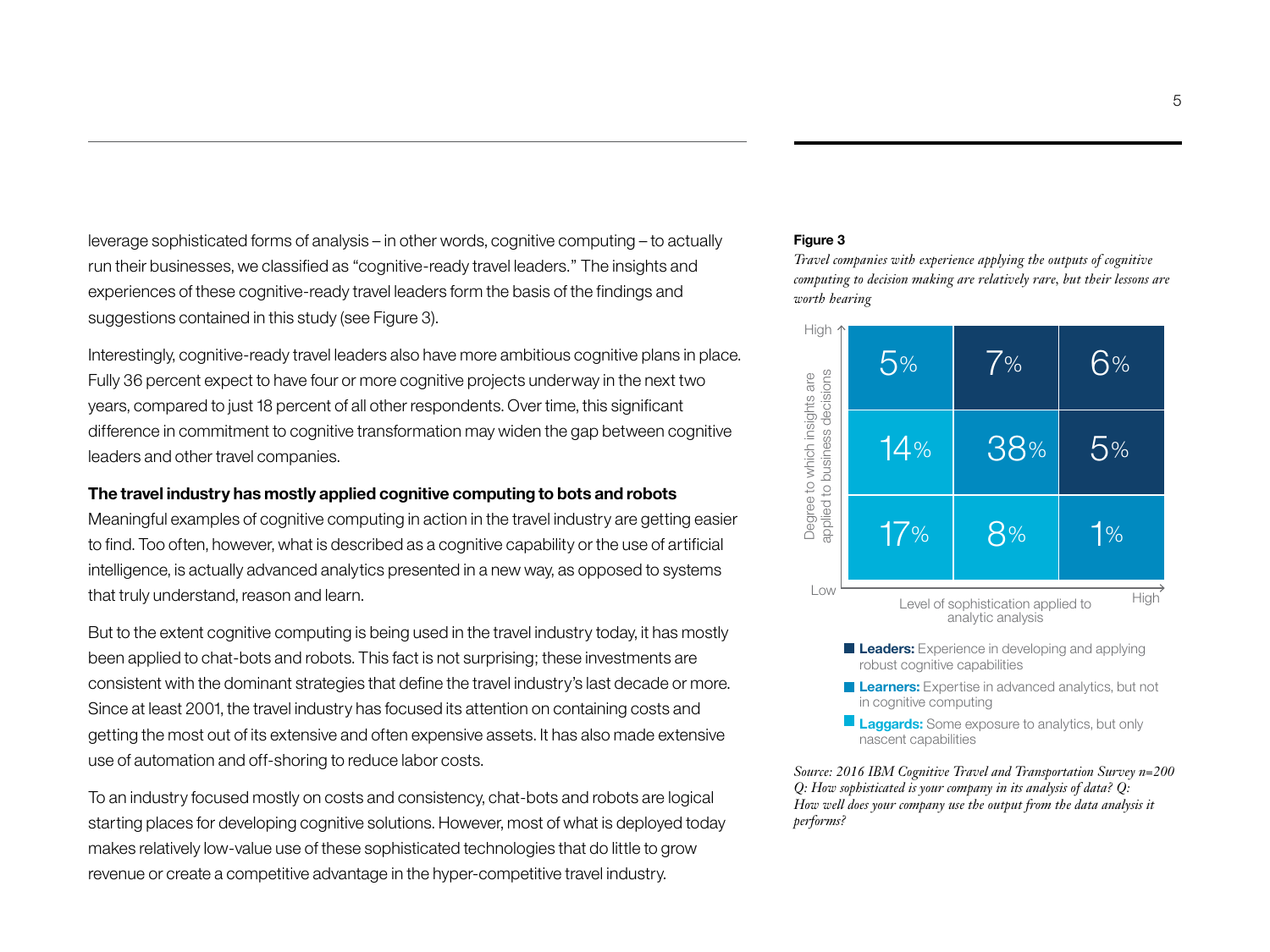Fortunately, examples of true cognitive computing using bots and robots can be found in many areas of the travel ecosystem. Airlines, such as KLM, are interacting with travelers using robots that scan passenger boarding passes, evaluate airport conditions and offer suggestions about what to do before departure.<sup>1</sup> Expedia is taking chat-bots to the next level by enabling customers to use natural language to conduct complicated travel searches and then returning personalized results based on customer-specific preferences and patterns.2

The travel industry's greatest needs at this time are well aligned to the capabilities of cognitive solutions. Whereas the previous decade was all about cost and consistency, the future era will be defined by differentiating traveler experiences and growing revenue (see Figure 4).

## **Figure 4**

*The era of cost containment and consistency in the travel industry is giving way to differentiation and revenue-growthfocused strategies, which should inform cognitive investments*



*Source: IBM Institute for Business Value analysis.*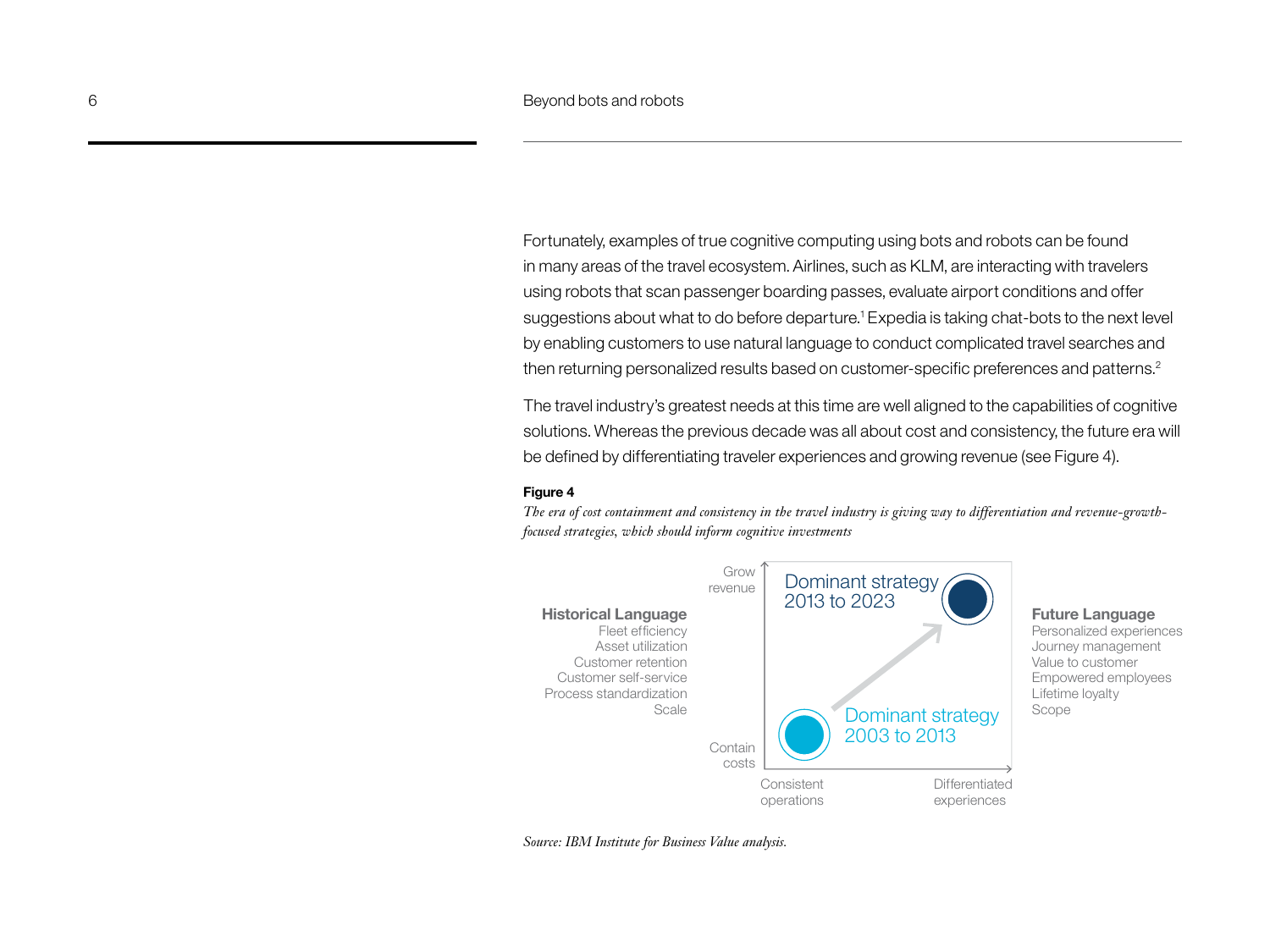Of course the travel industry does a remarkably good job of delivering unique and highly differentiated experiences, but it only does so for a tiny subset of its total customer base, using highly trained, sometimes expensive and always dedicated staff. Unfortunately, delivering high-touch experiences with frontline staff does not scale well. The industry desperately needs solutions that can help create and deliver differentiated customer experiences in an automated – or at least semi-automated – manner. This, of course, is one of the most tantalizing promises of cognitive computing.

# **Cognitive computing has the power to accelerate much-needed industry transformation**

Predicting the impact that any new technology will have on an industry is difficult, but controlling it may be impossible. The trajectory of a given change is always influenced by the intentions and aspirations of the people who are working most closely with the new technology. Travel executives who know about cognitive computing expect that cognitive projects in the travel industry will focus on either travel personalization or travel operations (see Figure 5).

The majority of travel executives in our survey, 52 percent, and a slightly larger share of cognitive-ready travel leaders, 53 percent, believe that cognitive computing will advance their travel operations objectives. This belief may, in part, be driven by the fact that travel operations are highly complex, have many variables and produce amounts of data that cannot reasonably be processed by humans.

What is more, improvements in operations fit the strategic model that has dominated travel industry thinking for decades, namely that new technologies should be applied to the highestcost, most asset-intensive areas of the business. Finally, cognitive computing systems perform best when they have been well trained by seasoned experts and have ingested large amounts of data, and both of these conditions are more easily controllable in operations environments.

# **Figure 5**

*Travel executives expect cognitive computing to advance their strategic objectives in two areas*



# **Cognitive operations**

Planning, scheduling and movement of assets and staff using cognitive computing and/or artificial intelligence



# **Cognitive personalization**

Identification and delivery of customerspecific products and services across the travel journey using cognitive and artificial intelligence

*Source: IBM Institute for Business Value analysis.*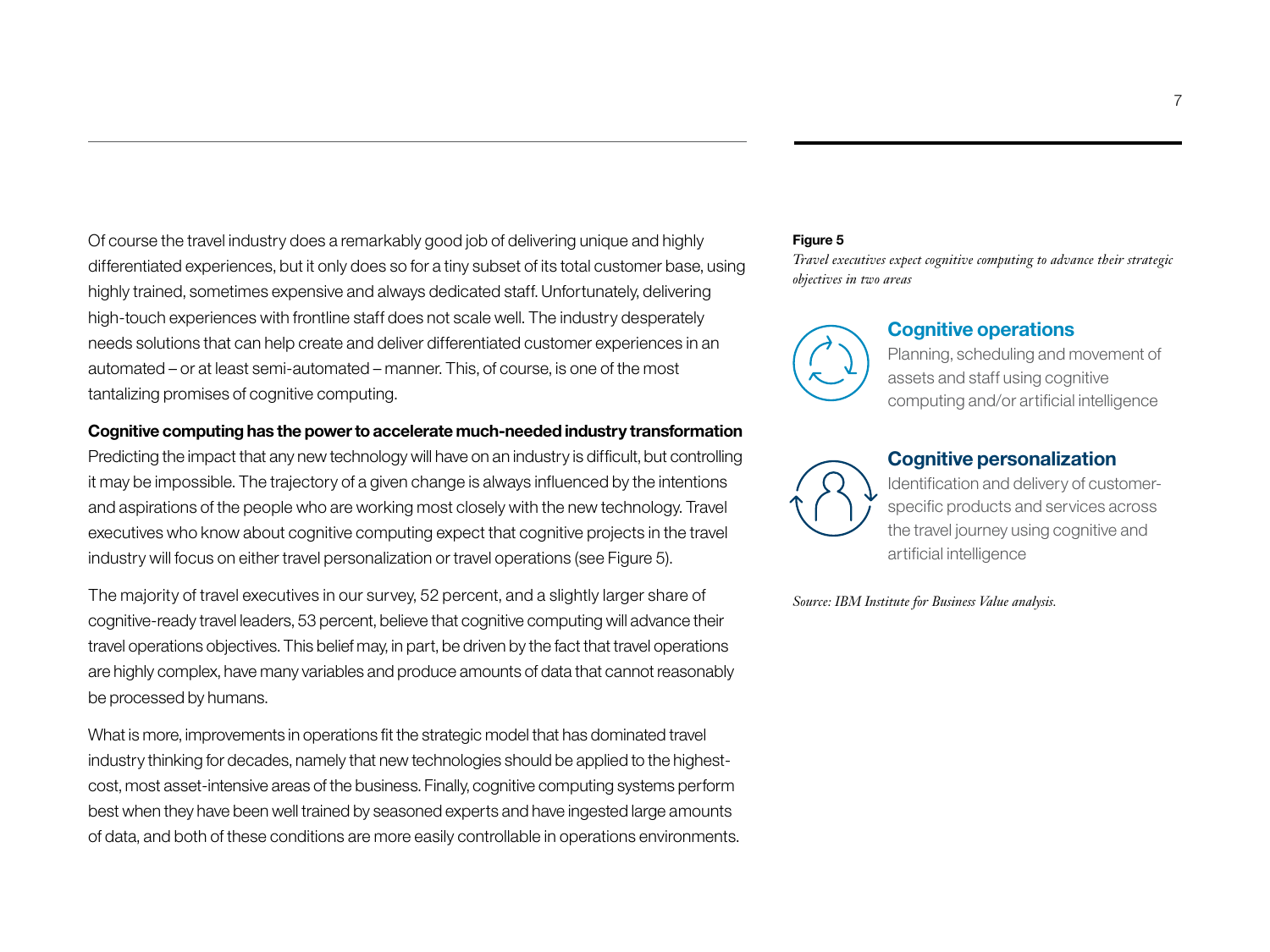Korean Air, a large and successful airline in Asia, is proving these assertions by applying cognitive computing solutions to its complex, high-cost but strategically vital maintenance, repair and overhaul (MRO) operation. The new system amplifies human expertise by detecting diagnostic clues in unstructured maintenance data.

Travel executives also plan to use cognitive computing to improve traveler personalization. In fact, although this was a lower priority for many travel companies than operational improvements, the cognitive-ready travel leaders from our study placed more importance on this than other respondents. This is logical because it is an area well suited to cognitive improvements and consistent with the travel industry's strategic objectives in the next decade.

Using cognitive computing to improve travel personalization makes sense for several reasons, all of which will be tested in the near future by cognitive computing travel pioneers. As a result of favorable economic conditions, the industry enjoys a rare and historic opportunity to fund cognitive-enabled travel personalization solutions. Used in the right way, this personalization will lead to travel differentiation, which may prove to be the most essential competitive advantage in the travel industry.

An early example of cognitive-enabled traveler personalization is developing in the airline sector. A large global airline is testing a conversational commerce system that will enable travelers to bypass traditional search engines and travel distribution aggregators by collecting traveler preferences as well as trip plans and profile details using natural language interactions. The system will then generate personalized travel recommendations that will be further refined through ongoing dialogue with the traveler. The system will also leverage insights generated through the analysis of thousands of other traveler interactions, thus improving the system's odds of making the winning suggestion in subsequent interactions. Similar cognitive solutions promise to extend this type of service interaction across the travel value-chain.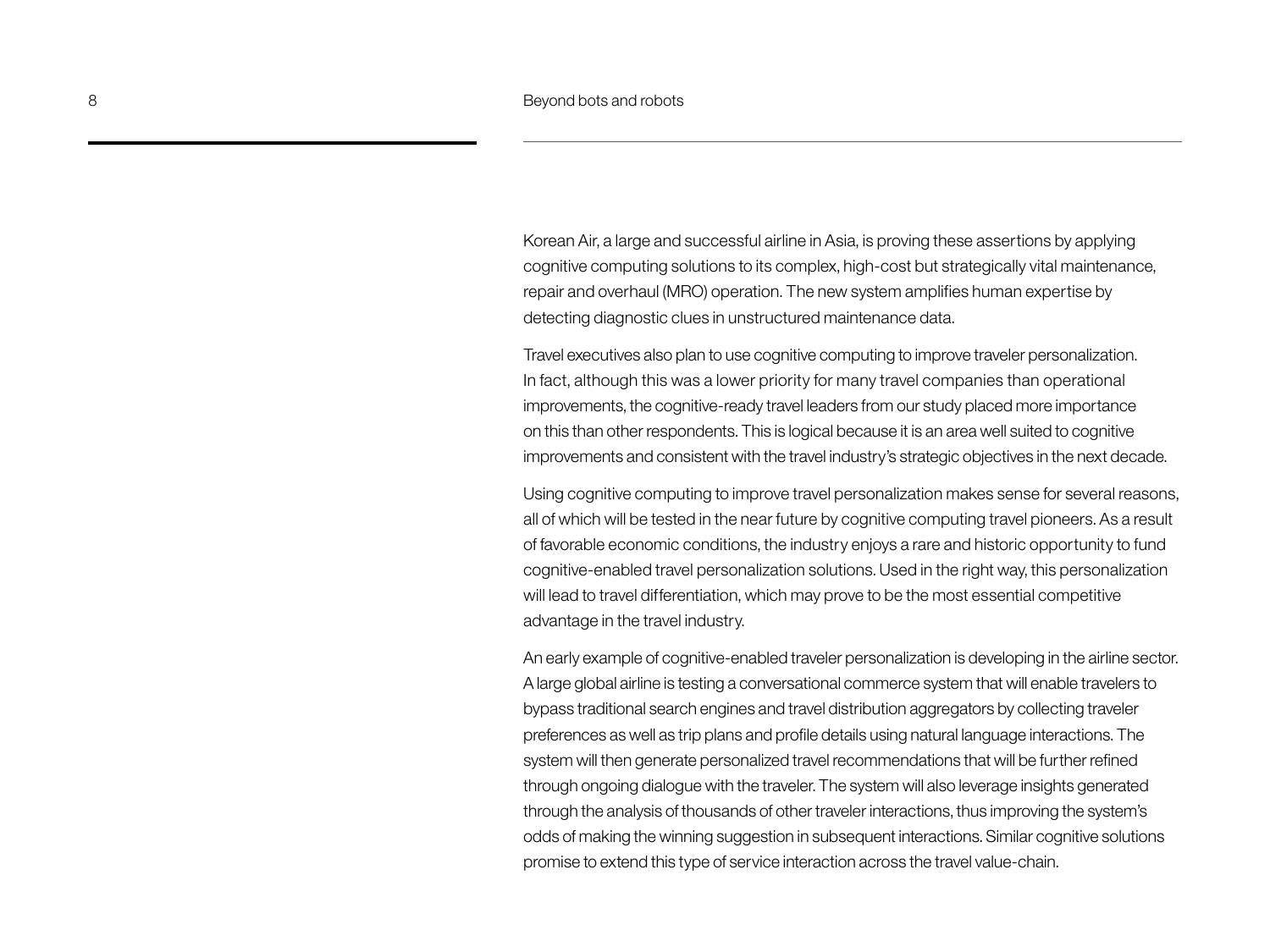# Cognitive leaders offer hard-earned, but easily learned lessons

In addition to valuable strategic insights, cognitive-ready travel leaders offer a wealth of experience in making cognitive computing work in the industry. The lessons they provide fit into two broad categories: 1) the development of cognitive plans and 2) the execution of cognitive action (see Figure 6).

# **Figure 6**

*Cognitive-ready travel leaders are advancing their transformation agendas by setting the right course for cognitive investments and by completing projects in a disciplined and orderly manner*



*Source: IBM Institute for Business Value analysis.*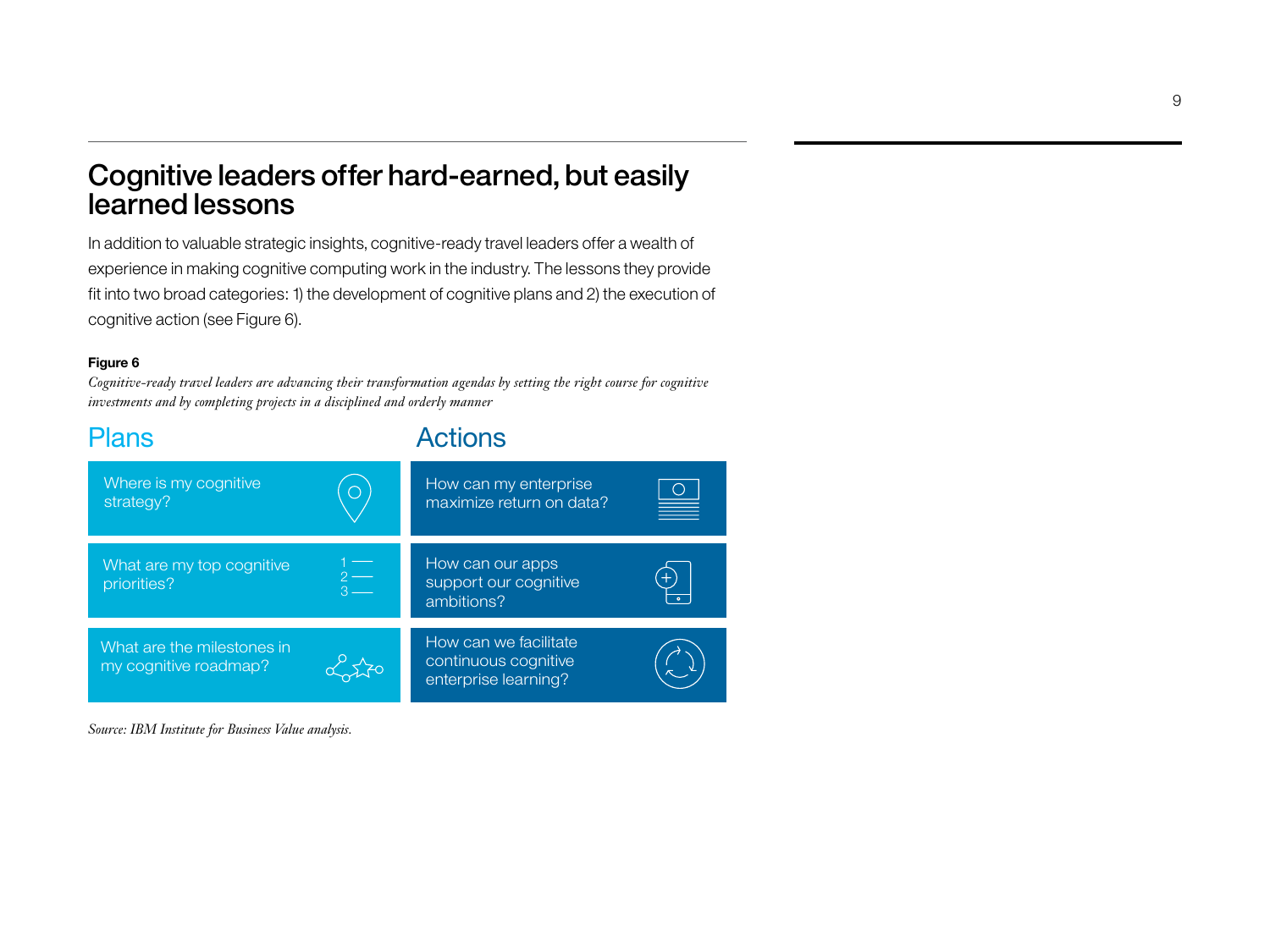# **Cognitive plan: Apply cognitive solutions to advance core strategy objectives**

Cognitive-ready travel leaders know that much of their success is attributable to deliberate and considered program planning. In fact, 91 percent of cognitive-ready travel leaders claim that their companies' cognitive investments are always or almost always linked to a clear corporate strategy. This near-universal desire of executives from leading cognitive travel companies suggests that cognitive projects should be linked to a broader transformation program where possible and, of course, to the strategy of the enterprise.

But a sound strategic plan tightly linked to a well-considered strategy is futile if not supported by equally relevant and robust solutions. Almost all cognitive-ready travel leaders, 94 percent of them, believe that solution design is the most important aspect of a successful cognitive project. This may seem like common sense, but only 76 percent of the other survey respondents share this belief.

Similarly, 83 percent of cognitive-ready travel leaders and only 58 percent of all other respondents believe having access to more and better data from which to derive improvements is the most important way to advance their company's cognitive objectives. In other words, cognitive leaders understand that cognitive projects are most successful when they are well designed and furnished with the data they need to thrive.

Not all travel companies will want to lead the way in cognitive computing; some will prefer to adopt a wait-and-see approach to this rapidly evolving technology, only implementing proven solutions thoroughly tested by other companies. Striking the right balance between speed of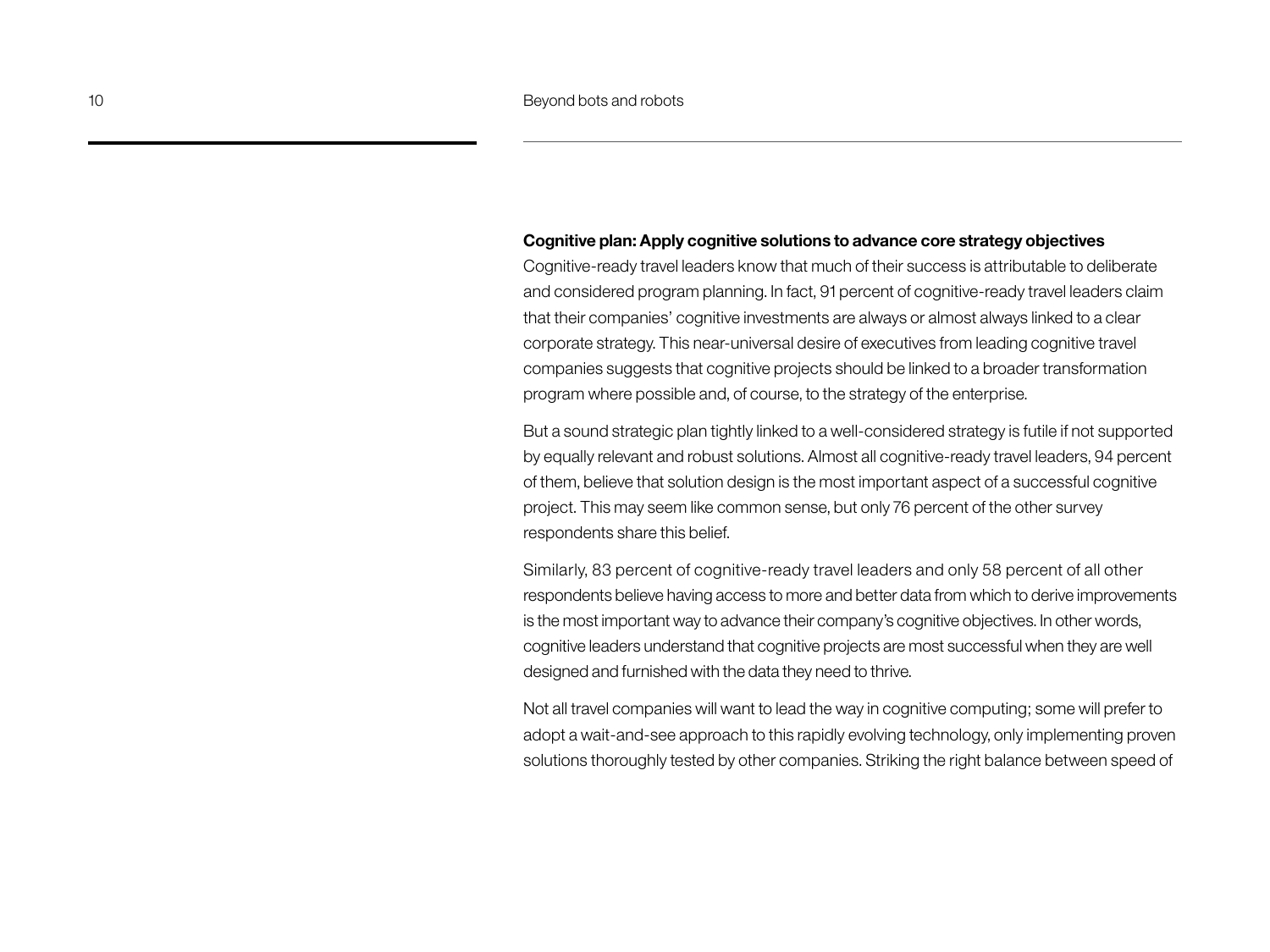cognitive adoption and development, and use of unique cognitive solutions will define the strategic path for most travel companies. Will your company achieve its strategic goals as cognitive explorer, or will success be more likely if you adopt the more aggressive posture of a cognitive adapter or a cognitive pioneer (see Figure 7)?

# **Figure 7**

*Travel companies need to match their cognitive ambitions with their cognitive investments*



*Source: IBM Institute for Business Value analysis.*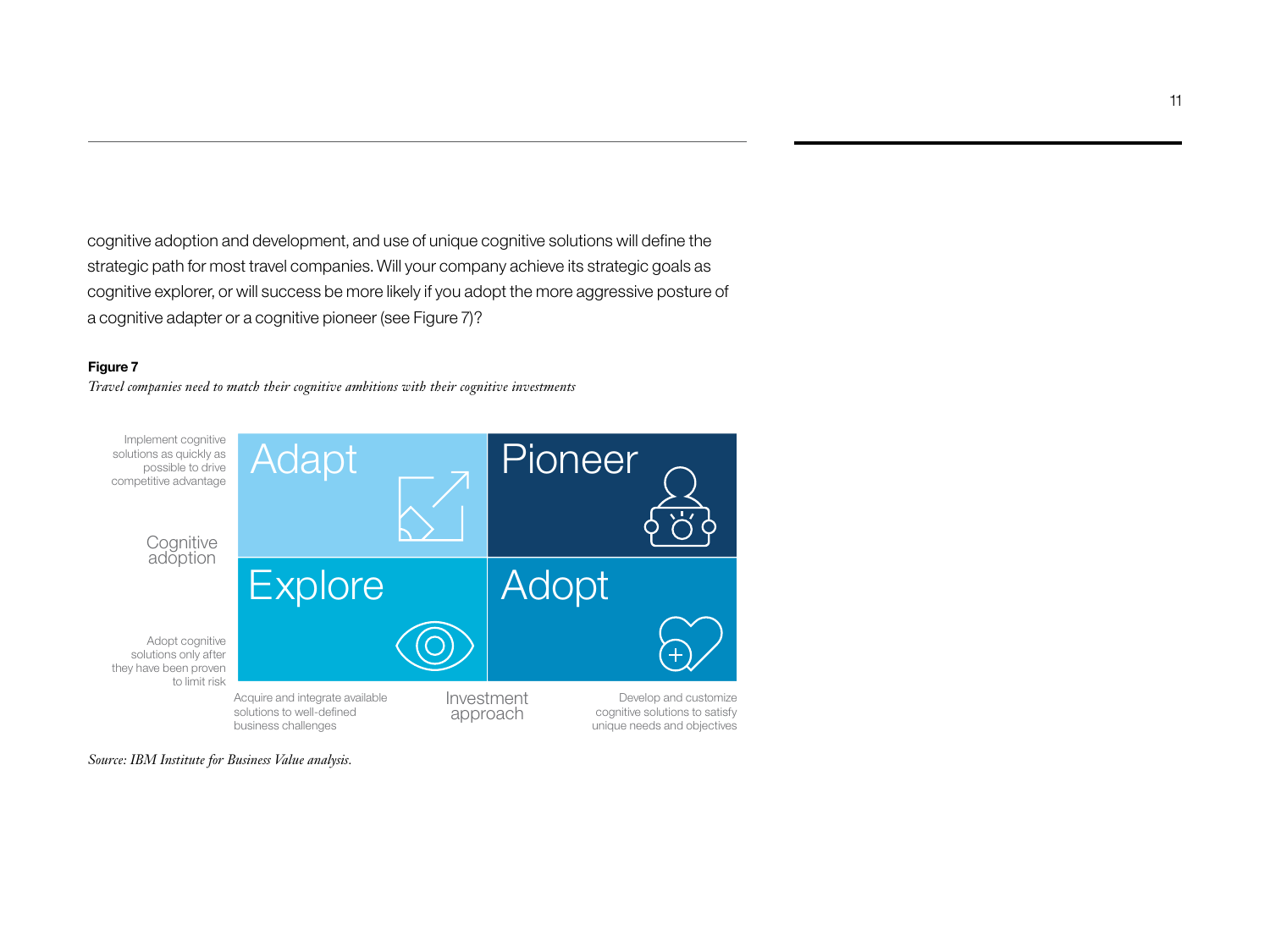### **Cognitive action: Execute cognitive projects in accordance with cognitive principles**

In our study on millennial travelers and again in our travel loyalty series, we argued that cognitive tools could help travel providers understand and anticipate customer wants and needs, and assist in providing enhanced, highly personalized offerings for individuals and market segments.3 To execute on this vision of traveler personalization, implement an effective cognitive operational improvement program or advance any other set of strategic cognitiveenabled objectives, travel companies must erect cognitive building blocks. More specifically, travel companies should:

- *1. Delight in data complexity* Recognize that data is the key to cognitive success by embracing all sources of data and incorporating them into your cognitive platform. Travel companies can accomplish this by:
	- *• Partnering to acquire and improve data sources –* Travel companies have lots of data, but one unique advantage cognitive computing brings to the data analysis equation is that it can often find relationships between seemingly unrelated data. Travel agent insights about the purpose of a group's trip to Abu Dhabi – going to watch an auto race, for example – would be very valuable to a hotel that wants to personalize the group's stay with race-related promotions and ground-transportation alternatives. These insights might be valuable, and travel companies should therefore seek to extend their data reach beyond the boundaries of their enterprises.
	- Focusing on improving the context surrounding all data Data on its own is valuable, but together with the proper context, that same data can prove invaluable to cognitive technologies. These systems derive insights that relate to not only each individual component (such as each time a hotel guest uses a mobile app to inquire about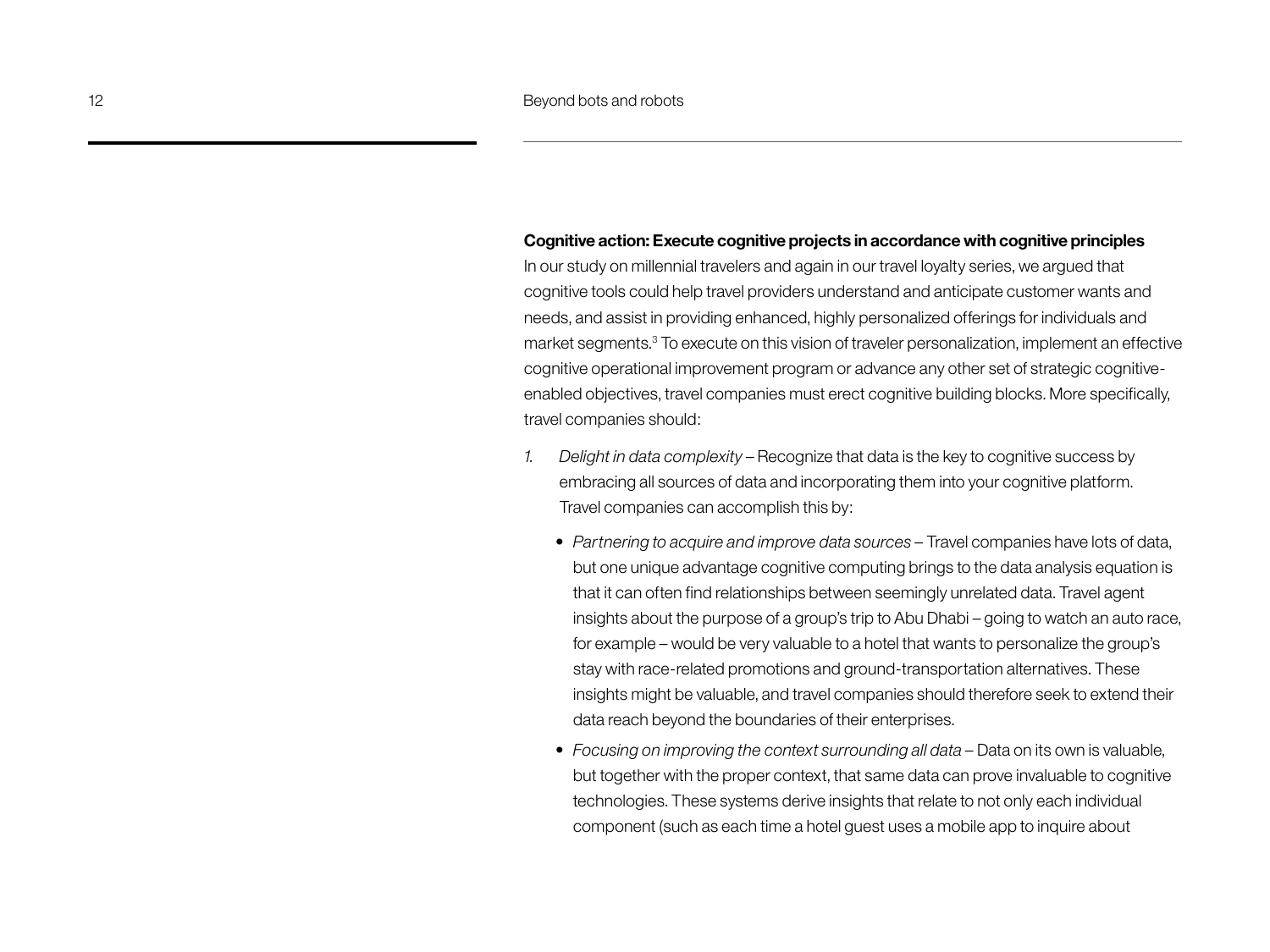additional hotel services), but also several components in aggregate (such as how often within a given year hotel guests asked about additional services while in the lobby, just prior to checkout).

- *• Standardizing output formats for insights to maximize consumption –* Travel employees need to apply the data that is analyzed, but most current systems that deliver insights do so using inconsistent and cryptic formats. To maximize the positive impact frontline staff can have on both traveler personalization and operational improvements, the insights provided by cognitive systems must be usable, and standardized formats for customer insights will make it easier for employees to apply these insights to customer interactions.
- 2. *Drive cognitive program excellence* Managing a successful cognitive transformation is similar to managing other large-scale enterprise changes. Travel companies can mount successful transformations by:
	- *• Executing cognitive programs, not projects* Each and every cognitive project should be linked to a more strategic program of transformation. These projects and programs should have clearly defined milestones and well-understood metrics for success. As importantly, they should be managed by empowered teams and guided by seasoned managers and executives.
	- *• Prioritizing business solutions, not technology* Cognitive computing offers exciting new possibilities, but successful transformations depend more on business results than on technical innovation. Travel companies should resist the temptation to explore technology for its own sake, and should instead elevate business outcomes and users' needs and interests to the highest priority.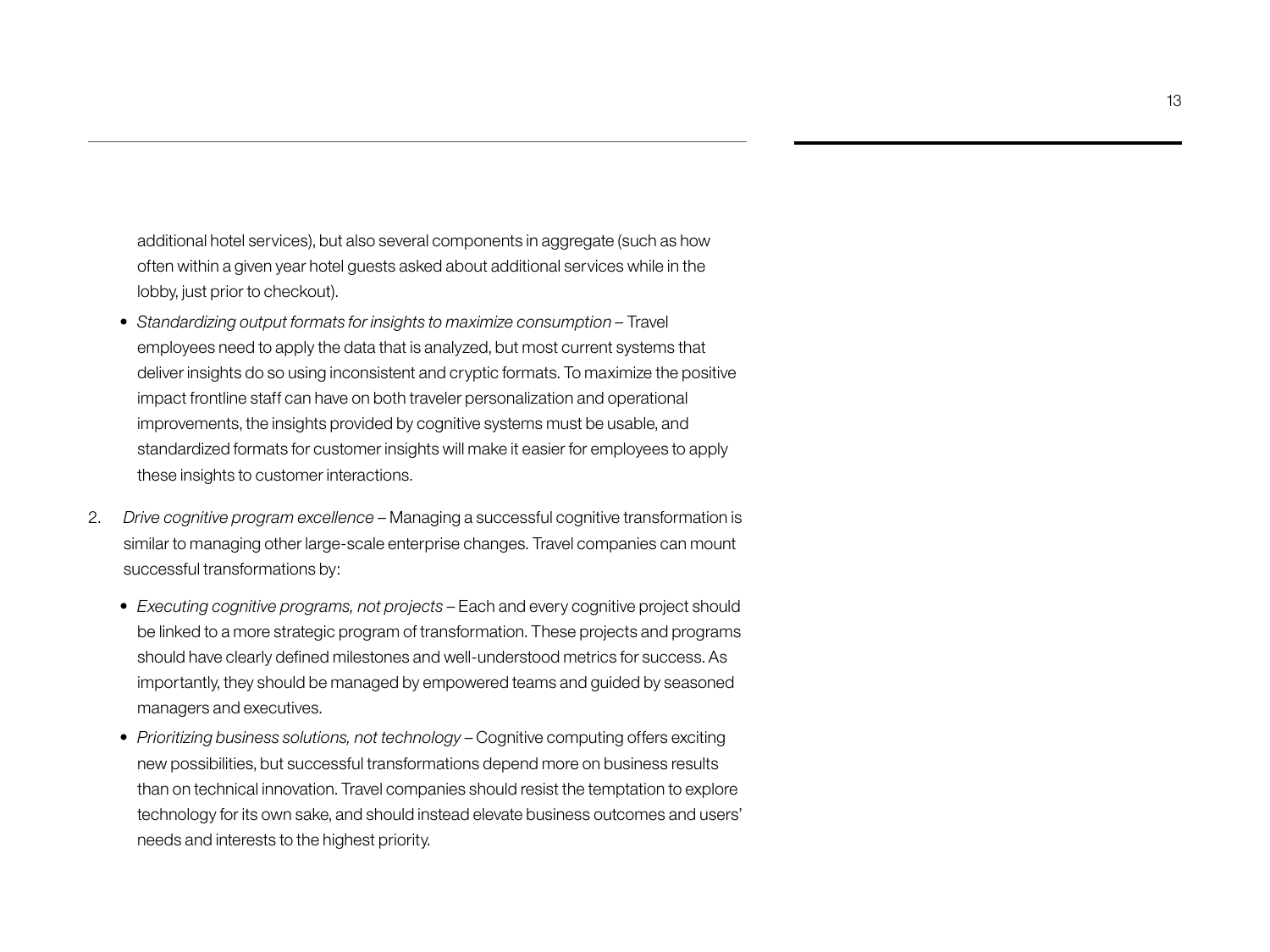- *Emphasizing efforts that improve the travel experience In addition to making a* positive impact on the travel business as a whole, cognitive programs should be animated by a passionate desire to improve the travel experience. Too many projects fail to focus on the simple but important truth that the travel company that consistently delivers the best travel experience will outpace its competitors.
- 3. *Deliver actionable insights –* Cognitive projects and the larger transformation programs they help create are designed to turn raw, unstructured and seemingly unrelated data into insight. But to make that insight useful, it must also be delivered to end users – both employees and customers – in a timely and relevant manner. Travel companies can accomplish this by:
	- *Empowering employees with insights, not just by giving them data* The explosion of data in all aspects of life is well understood, and has been much discussed in travel and thought-leadership literature. Travel executives should insist that their cognitive projects serve to curate the most relevant and actionable insights from the available data.
	- Leveraging continuous improvement in the development of apps Good apps are created every day, but great apps tend to evolve over time. Travel companies should embrace the philosophy of iterative app development, and recognize that their most useful apps are likely to be those that have incorporated the most diverse input and undergone the most significant revisions over time.
	- *• Using cloud to innovate around legacy systems* The travel industry struggles against monolithic and inflexible legacy IT systems at every turn, but with strategic use of cloud technologies, it can extract data from these systems. It can then deliver the insights derived from cognitive systems directly to end users via mobile apps, wearables and other non-legacy delivery methods.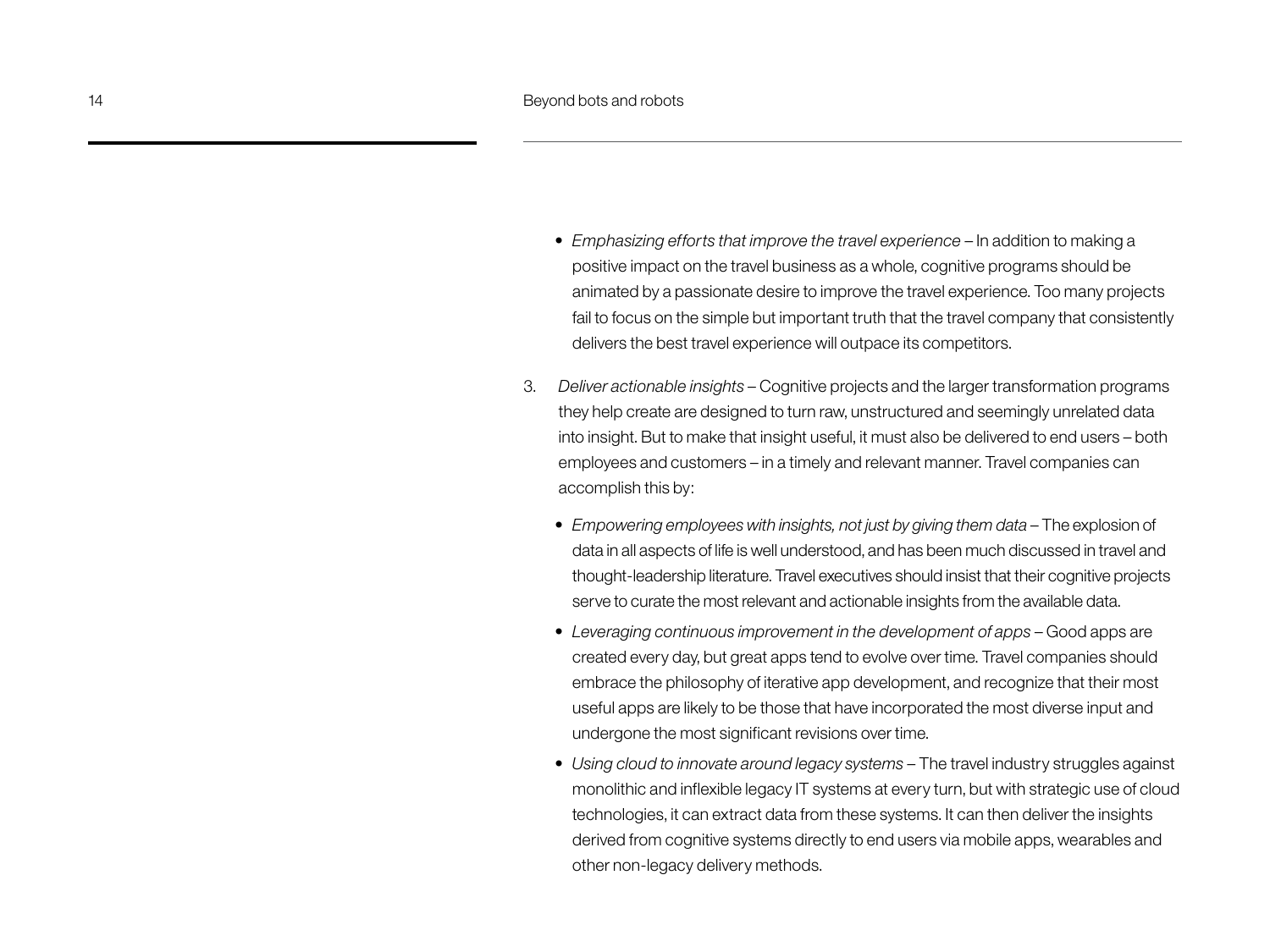# Are you positioned to lead the cognitive travel revolution?

Travel executives who believe their companies can get more from cognitive computing would do well to work with their teams to ask and answer the following probing questions.

- Does your enterprise have a comprehensive cognitive program in place today?
- Will your cognitive investment go beyond the chat-bots and robots that are increasingly common in the travel industry?
- Are your cognitive investments more likely to bring about a transformation in travel personalization or in operations?
- How well is your company guiding the projects that comprise its cognitive transformation program?
- What actions can you take today to increase the odds that cognitive computing will create a lasting competitive advantage for your company in the future?

# **For more information**

To learn more about this IBM Institute for Business Value study, please contact us at [iibv@us.ibm.com.](mailto:iibv@us.ibm.com) Follow @IBMIBV on Twitter, and for a full catalog of our research or to subscribe to our monthly newsletter, visit: **[ibm.com](ibm.com/iibv)**/iibv.

Access IBM Institute for Business Value executive reports on your mobile device by downloading the free "IBM IBV" apps for phone or tablet from your app store.

# **The right partner for a changing world**

At IBM, we collaborate with our clients, bringing together business insight, advanced research and technology to give them a distinct advantage in today's rapidly changing environment.

# **IBM Institute for Business Value**

The IBM Institute for Business Value, part of IBM Global Business Services, develops fact-based strategic insights for senior business executives around critical public and private sector issues.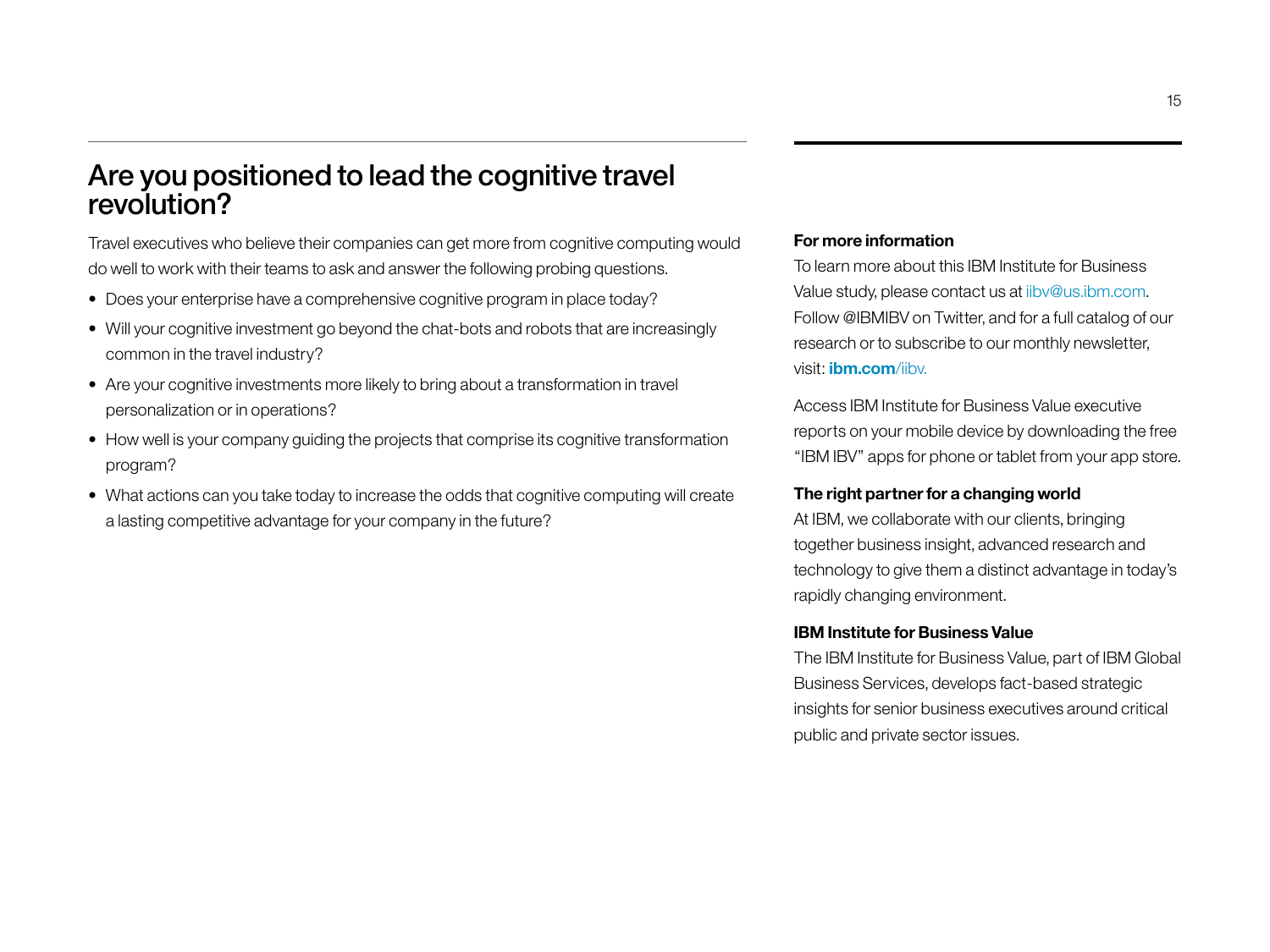# **Methodology: How we conducted our research**

To better understand the state of cognitive computing in the travel industry and to learn from cognitive leaders who have experience using the outputs of cognitive systems to improve decisions, the IBM Institute for Business Value and the Economist Intelligence Unit surveyed 200 travel and 103 transportation executives from 14 countries between June and August of 2016. We analyzed survey responses with the intent of learning from the companies that have the most experience using cognitive computing to improve business performance.

# **Authors**

Steve Peterson is the global Travel and Transportation lead for the IBM Institute for Business Value. Steve is the author of numerous industry studies, and has served as a strategy consultant to the industry since 1998. His work has been embraced by IBM clients around the globe and widely praised in the industry and popular press. Steve is based in Denver, and can be reached at [steve.peterson@us.ibm.com.](mailto:steve.peterson@us.ibm.com)

Raimon Christiani is the Travel and Transportation global industry leader for IBM Global Business Services. Raimon has been a respected advisor to industry executives for over two decades and has been a leader in the industry his entire career. Raimon is based in Zurich, and can be reached at [raimon.christiani@ch.ibm.com](mailto:raimon.christiani@ch.ibm.com).

# **Contributors**

Brian O'Rourke – IBM Global Segment Leader for Airlines Greg Land – IBM Global Segment Leader for Travel Related Services Kanishka Agiwal – Associate Partner, Global Watson Leader Kristin Fern Johnson – Content Strategist, IBM Digital Services Group Kristin L. Biron – Visual Designer, IBM Digital Services Group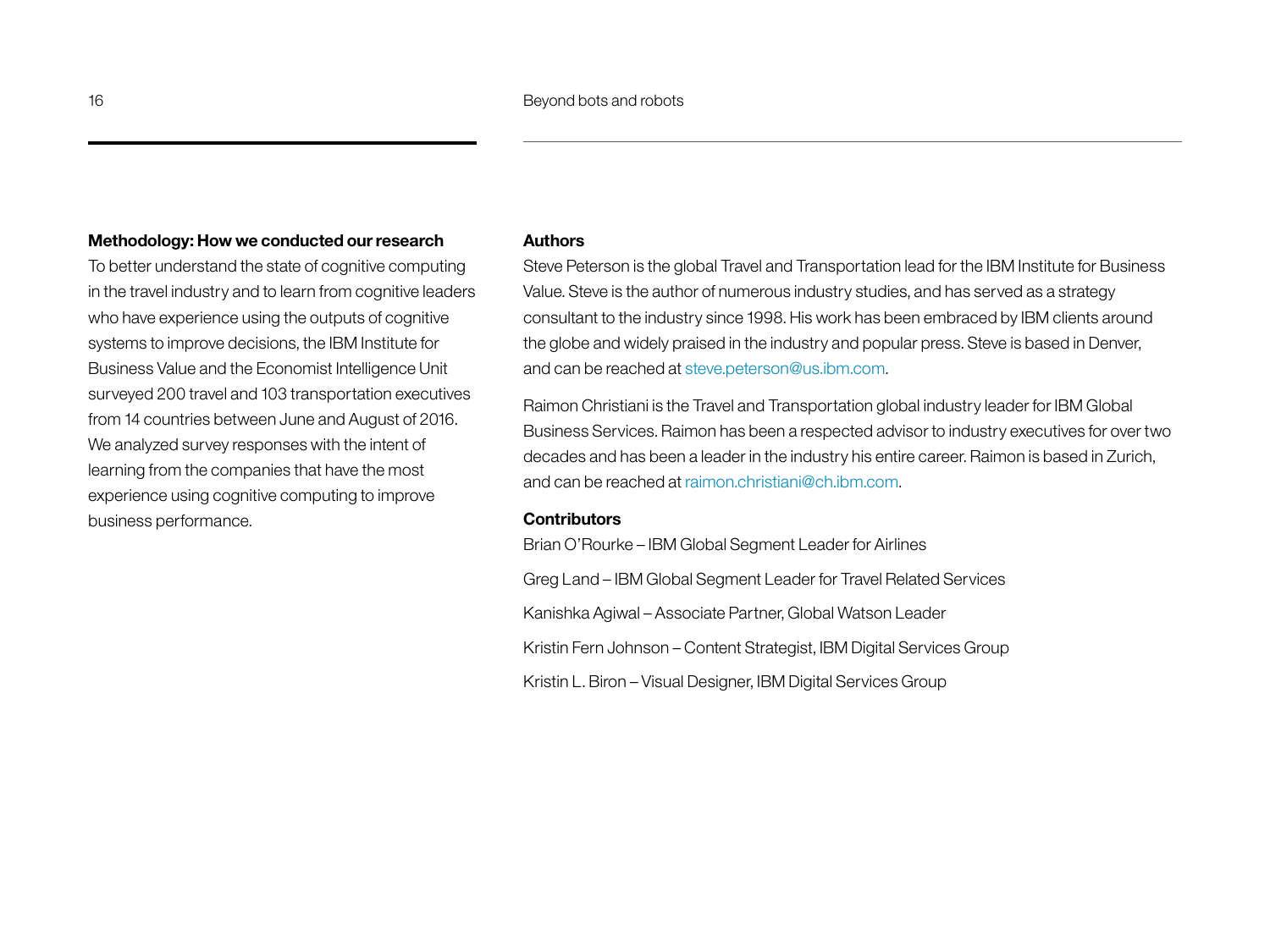# **Notes and sources**

- 1 KLM press release. "Spencer robot completed tests guiding KLM passengers at Schiphol." March 19, 2016. [http://news.klm.com/spencer-](http://news.klm.com/spencer)robot-completed-testsguiding-klm-passengers-at-schiphol. Accessed October 26, 2016.
- 2 Blaze, Zerega. "Expedia's first bot is for booking hotels." June 8, 2016. [http://venturebeat.](http://venturebeat.com/2016/06/08/expedias) [com/2016/06/08/expedias-](http://venturebeat.com/2016/06/08/expedias)first-bot-is-for-booking-hotels/
- 3 Peterson, Steve; Raimon Christiani. "Travel loyalty: How loyalty programs can deepen traveler engagement, improve profits and drive brand allegiance." IBM Institute for Business Value. October 2015. [http://www.ibm.com/services/us/gbs/thoughtleadership/](http://www.ibm.com/services/us/gbs/thoughtleadership/travelloyalty) [travelloyalty](http://www.ibm.com/services/us/gbs/thoughtleadership/travelloyalty)/; Peterson, Steve. "The millennial monsoon: Improving returns from a young generation of travelers." IBM Institute for Business Value. March 2015. [http://www.ibm.](http://www.ibm.com/services/us/gbs/thoughtleadership/millennialtravel) [com/services/us/gbs/thoughtleadership/millennialtravel/](http://www.ibm.com/services/us/gbs/thoughtleadership/millennialtravel)

#### © Copyright IBM Corporation 2016

Route 100 Somers, NY 10589 Produced in the United States of America November 2016

IBM, the IBM logo and ibm.com are trademarks of International Business Machines Corp., registered in many jurisdictions worldwide. Other product and service names might be trademarks of IBM or other companies. A current list of IBM trademarks is available on the Web at "Copyright and trademark information" at www.ibm.com/legal/ copytrade.shtml.

This document is current as of the initial date of publication and may be changed by IBM at any time. Not all offerings are available in every country in which IBM operates.

The information in this document is provided "as is" without any warranty, express or implied, including without any warranties of merchantability, fitness for a particular purpose and any warranty or condition of non-infringement. IBM products are warranted according to the terms and conditions of the agreements under which they are provided.

This report is intended for general guidance only. It is not intended to be a substitute for detailed research or the exercise of professional judgment. IBM shall not be responsible for any loss whatsoever sustained by any organization or person who relies on this publication.

The data used in this report may be derived from third-party sources and IBM does not independently verify, validate or audit such data. The results from the use of such data are provided on an "as is" basis and IBM makes no representations or warranties, express or implied.



GBE03776USEN-01